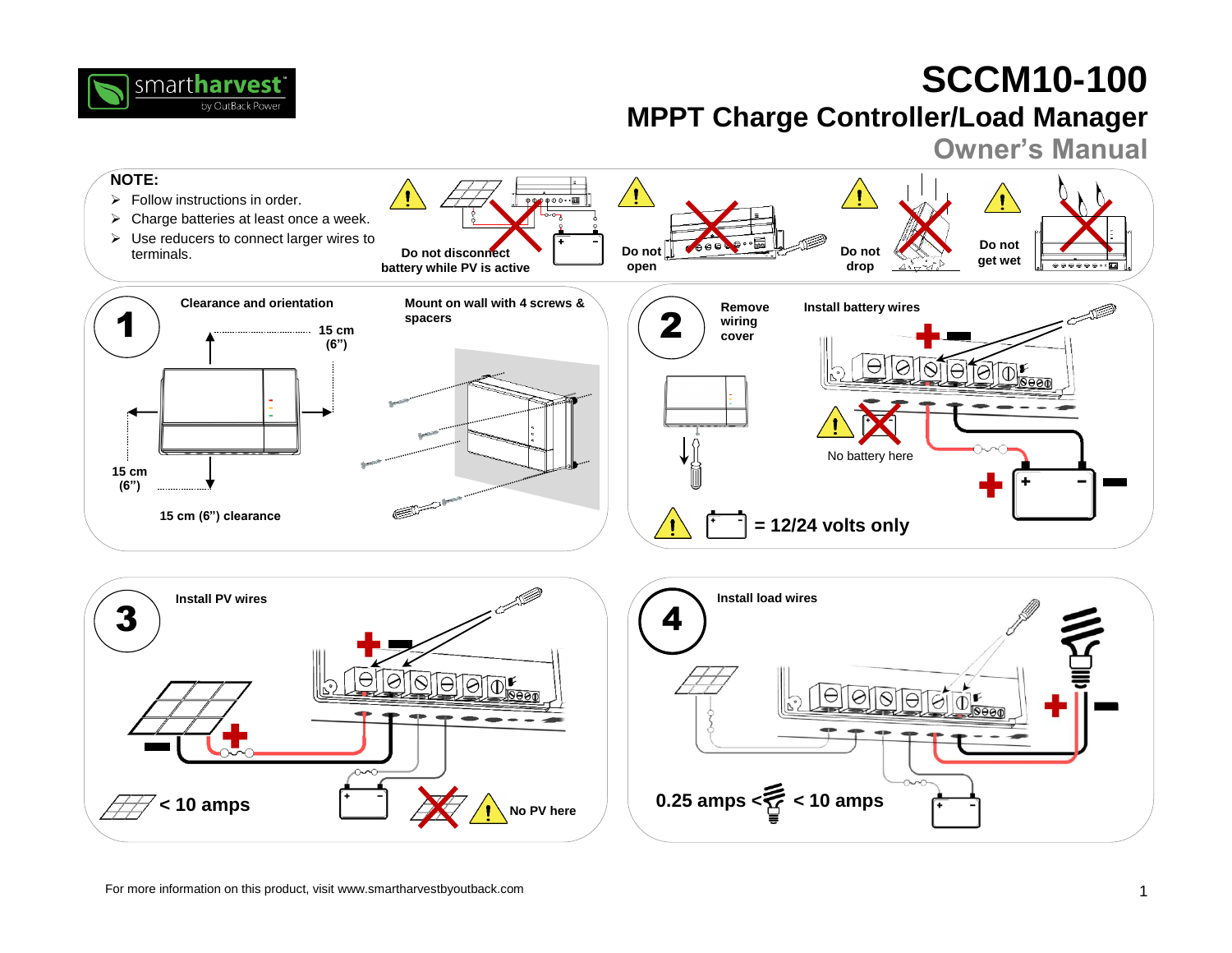### SCCM10-100 Owner's Manual

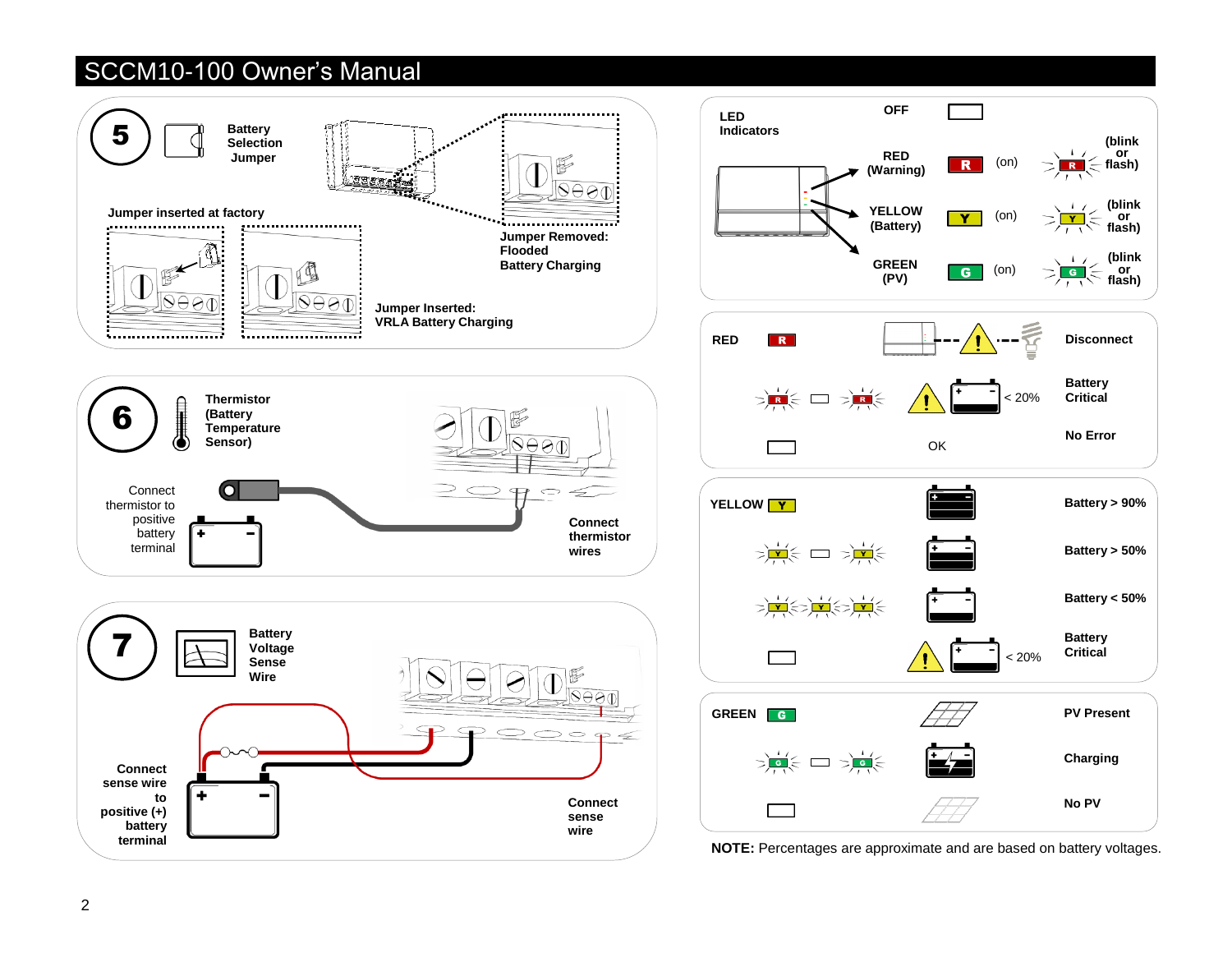### SCCM10-100 Owner's Manual



**6** and **7**: Use flat screwdriver with tip width <3 mm and blade length >50 mm